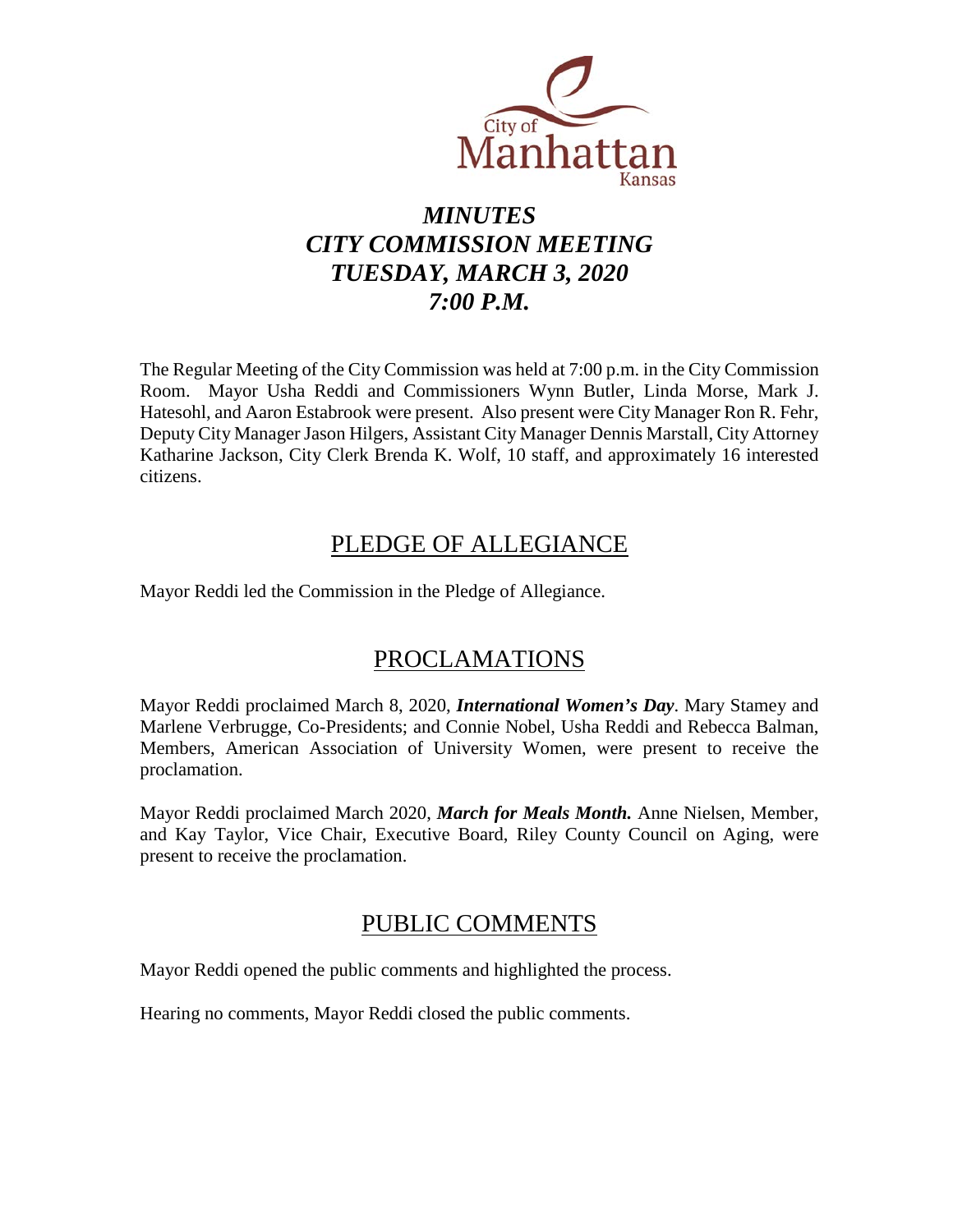**Minutes** City Commission Meeting March 3, 2020 Page 2

## COMMISSIONER COMMENTS

Commissioner Estabrook stated he attended a recent Metropolitan Planning Organization (MPO) meeting and that Flint Hills aTa ridership and K-18 ridership are up and that there are more Ogden riders coming into the community.

Commissioner Morse mentioned that on Saturday, February 29, 2020, the local American Legion held a formal program that recognized five veterans that served in the Battle of the Bulge and that some shared their stories from the war. She stated this may have been the final year for a formal program, but in the future informal programs may be held instead.

Mayor Reddi highlighted the Anthony Middle School Recreation Center groundbreaking ceremony that took place on Friday, February 28, 2020, at 4:00 p.m. She stated that the next groundbreaking would be the Douglass Recreation Center on Wednesday, March 4, 2020, at 4:00 p.m. She mentioned a Community Flood Conference would take place on Saturday, March 21, 2020, at the Hilton Conference Center, which is free to the public, but that they would need to register online if planning to attend.

## CONSENT AGENDA

(\* denotes those items discussed)

#### **MINUTES**

The Commission approved the minutes of the Regular City Commission Meeting held Tuesday, February 18, 2020.

#### **CLAIMS REGISTER NOS. 2935 AND 2936**

The Commission approved Claims Register Nos. 2935 and 2936 authorizing and approving the payment of claims from February 12, 2020 – February 25, 2020, in the amounts of \$1,026,701.36 and \$2,392,081.30, respectively.

#### **LICENSES**

The Commission approved a **Tree Maintenance License** for calendar year 2020 for Outdoors Unlimited Tree & Landscape, 7113 McGeorge Road, Milford; and an annual **Cereal Malt Beverages Off-Premises Licenses** for Aldi #96, 140 E. Poyntz Avenue, and Dillons #94, 1101 Westloop Place.

### **ORDINANCE NO. 7473 – AMEND - MANHATTAN URBAN AREA COMPREHENSIVE PLAN**

The Commission approved Ordinance No. 7473 amending the Manhattan Urban Area Comprehensive Plan by adopting and incorporating the Bicycle & Pedestrian Systems Plan by reference as presented, and adding the necessary citations to Chapters 4, 7, 8, 9, and Appendix B, as proposed.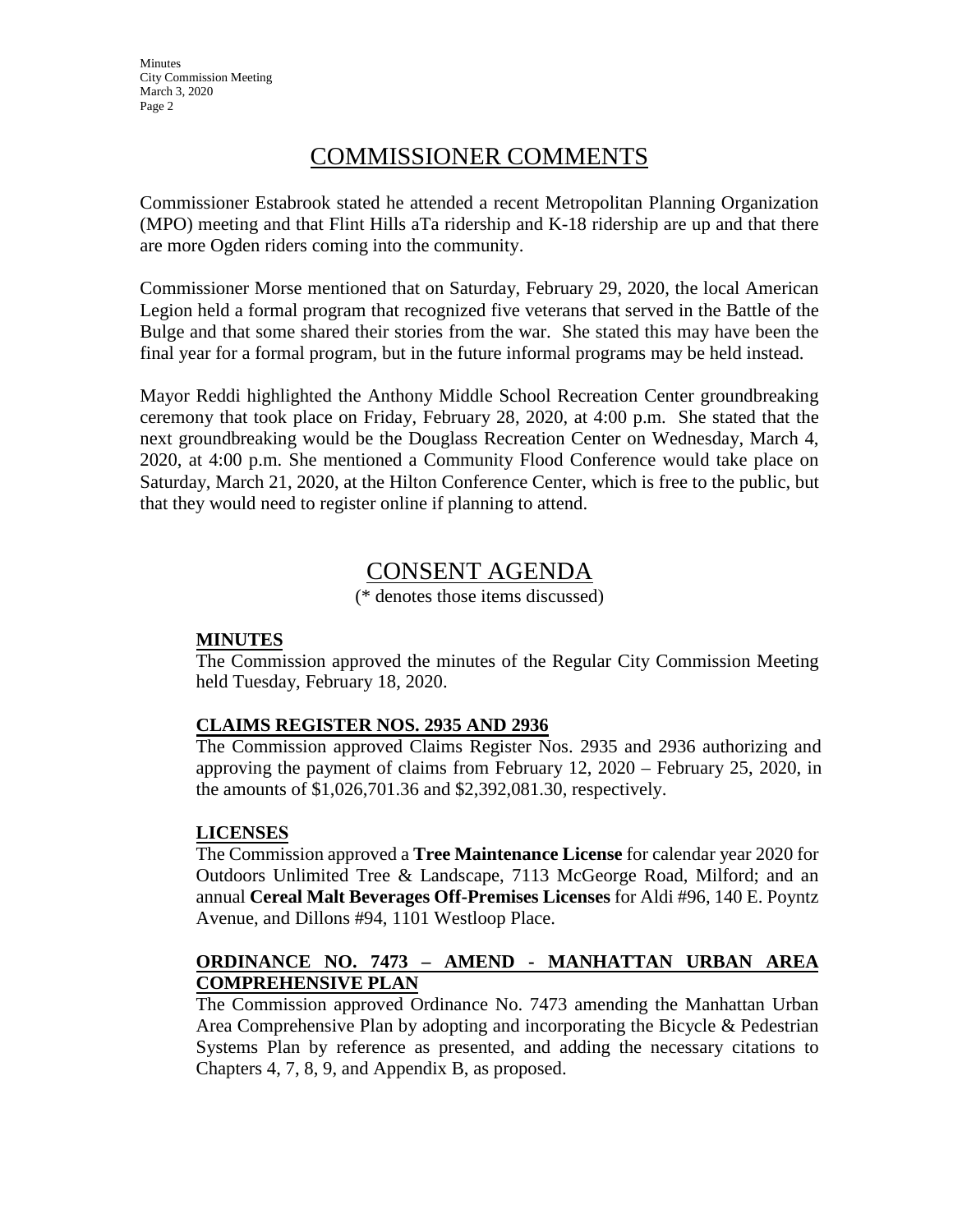# CONSENT AGENDA *(CONTINUED)*

#### **ORDINANCE NO. 7474 – AUTHORIZE FINANCING - WILDCAT CREEK FLOODING STREAMBANK EROSION REPAIR (SP1902)**

City Manager Ron Fehr highlighted the item as it pertained to a previous flooding event.

The Commission approved Ordinance No. 7474 authorizing financing for the Wildcat Creek Flooding Streambank Erosion Repair (SP1902) project.

#### **FIRST READING – AMEND SECTION 23-89 - MICRO MOBILITY ON TRAILS**

The Commission approved first reading of an ordinance amending Section 23-89 of the Code of Ordinances, relating to the use of certain vehicles within city park or recreation areas or open space areas.

#### **\* FIRST READING – AMEND CHAPTER 9 – NATURAL BURIALS**

Commissioner Butler highlighted the item.

The Commission approved first reading of an ordinance amending Chapter 9 of the Code of Ordinances relating to the City-owned and operated cemeteries, regarding cemetery definitions (Section 9-1), condition of grave spaces (Section 9-16), and disinterment (Section 9-22).

#### **EXCHANGE OF FEDERAL FUNDS 2020**

The Commission authorized City Administration to accept the Federal Funds exchange for 2020, in the amount of \$983,263.43, for future transportation projects; and authorized the Mayor and City Clerk to execute an agreement and any related documents necessary to facilitate the Federal Funds exchange.

### **\* AWARD CONTRACT - SCENIC DRIVE BRIDGE SCOUR REPAIRS (SW1911)**

City Manager Ron Fehr highlighted the item as it pertained to a previous flooding event.

The Commission accepted the Engineer's Opinion of Probable Cost in the amount of \$169,125.00; accepted the Director's recommendation to award the project although all bids exceed seven percent of the estimated cost; found that Hamm, Inc. of Perry, Kansas, is the lowest and best responsible bidder; and authorized the Mayor and City Clerk to execute a construction contract, in the amount of \$187,254.85, with Hamm, Inc., of Perry, Kansas.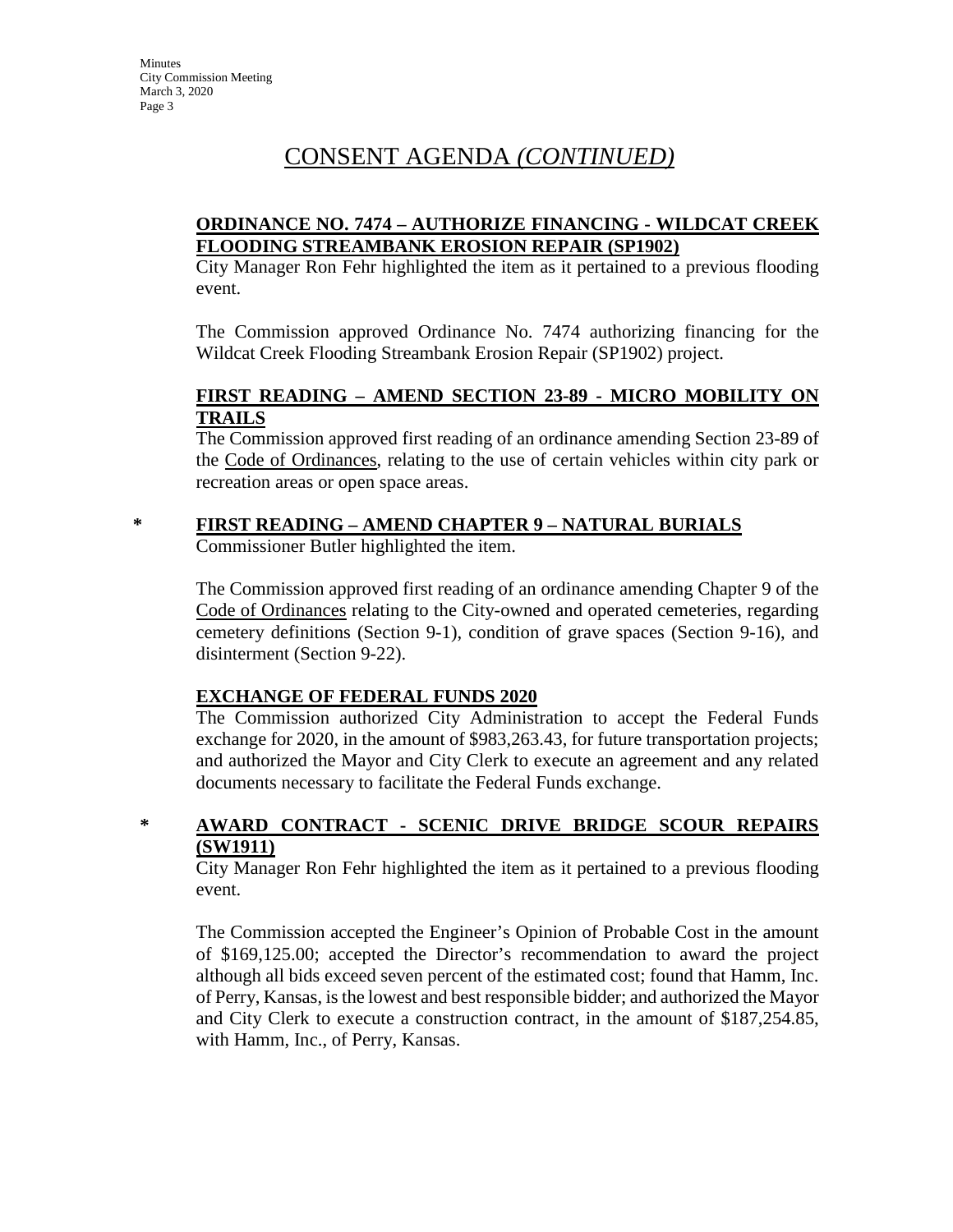# CONSENT AGENDA *(CONTINUED)*

#### **EASEMENTS – KIMBALL AND COLLEGE AVENUE INTERSECTION IMPROVEMENTS (NCC, PH. VI) (ST1718)**

The Commission authorized the Mayor and City Clerk to execute a Contract for Purchase of Interests in Real Estate for easements for the Kimball Avenue and College Avenue Intersection Improvements/North Campus Corridor (NCC), Phase VI, Project (ST1718).

#### **LAND LEASE AMENDMENT – STAR A, INC.**

The Commission authorized the Mayor and City Clerk to execute a First Amendment to Agreement with Star A, Inc.

Mayor Reddi opened the public comments.

Hearing no comments, Mayor Reddi closed the public comments.

Commissioner Morse moved to approve the consent agenda. Commissioner Hatesohl seconded the motion. On a roll call vote, motion carried 5-0.

# GENERAL AGENDA

#### **NEGOTIATE AGREEMENT - MICROMOBILITY SERVICES - ZAGSTER, INC.**

Jared Wasinger, Assistant to the City Manager, introduced Adam Greenstein, Micro-Mobility Director, Zagster, Inc., and presented the item. Jared Wasinger, Assistant to the City Manager, and Adam Greenstein, Micro-Mobility Director, Zagster, Inc., answered questions from the Commission.

Linda Cook, Chief of Staff and Director of Community Relations, Kansas State University, stated that the University appreciated working with the City on providing this type of transportation and fully endorsed moving forward with Zagster.

Mayor Reddi opened the public comments.

Dennis Cook, Executive Director, Aggieville Business Association, stated that he met with his Board and that the presentation answered the Board's concerns as to keeping e-scooters off the sidewalks. He requested to continue to have the ability to provide input as to where the e-scooters will be allowed to be parked in Aggieville.

Hearing no other comments, Mayor Reddi closed the public comments.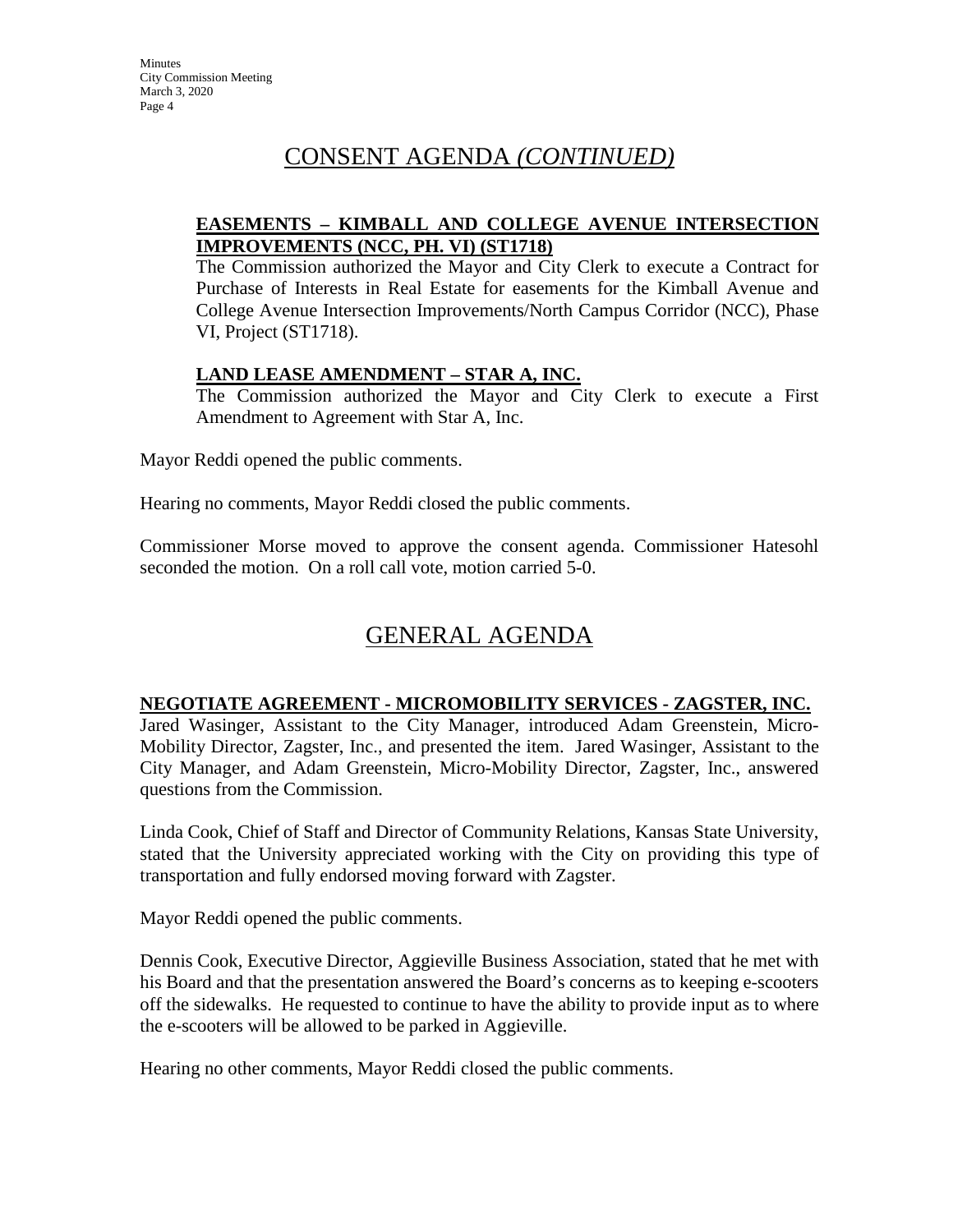# GENERAL AGENDA (*CONTINUED*)

#### **NEGOTIATE AGREEMENT - MICROMOBILITY SERVICES - ZAGSTER, INC.**  *(CONTINUED)*

Commissioner Hatesohl moved to authorize City Administration to negotiate an agreement with Zagster, Inc., of Boston, Massachusetts, for the operation as a micromobility network company on city streets, sidewalks and rights-of-way. Commissioner Butler seconded the motion.

Jared Wasinger, Assistant to the City Manager, provided additional information regarding data sharing.

After Commissioner comments, on a roll call vote, motion carried 5-0.

#### **DISCUSSION: UNIFIED DEVELOPMENT ORDINANCE – OVERVIEW AND REVIEW OF ARTICLES 1, 2, AND 3**

Chad Bunger, Assistant Director of Community Development, presented an overview of Articles 1-3 of the Unified Development Ordinance.

Chad Bunger, Assistant Director of Community Development; Katie Jackson, City Attorney; Eric Cattell, Director of Community Development, and Ron Fehr, City Manager, answered questions from the Commission.

Mayor Reddi opened the public comments.

Hearing no comments, Mayor Reddi closed the public comments.

As this was a discussion item, the Commission took no formal action.

## EXECUTIVE SESSION

Commissioner Butler moved to recess into Executive Session to discuss legal strategy on contract negotiations pursuant to K.S.A. 75-4319(b)(2), the exception for consultation with the City Attorney on matters that would be deemed privileged in an attorney-client relationship, and to resume the open meeting at 10:00 p.m. in the City Commission Room. Commissioner Morse seconded the motion. On a roll call vote, motion carried 5-0.

At 10:03 p.m., the Commission reconvened with Mayor Reddi and Commissioner Butler, Commissioner Morse, Commissioner Hatesohl, and Commissioner Estabrook in attendance. Mayor Reddi stated that no binding action was taken during Executive Session; therefore, no vote in the open meeting is needed.